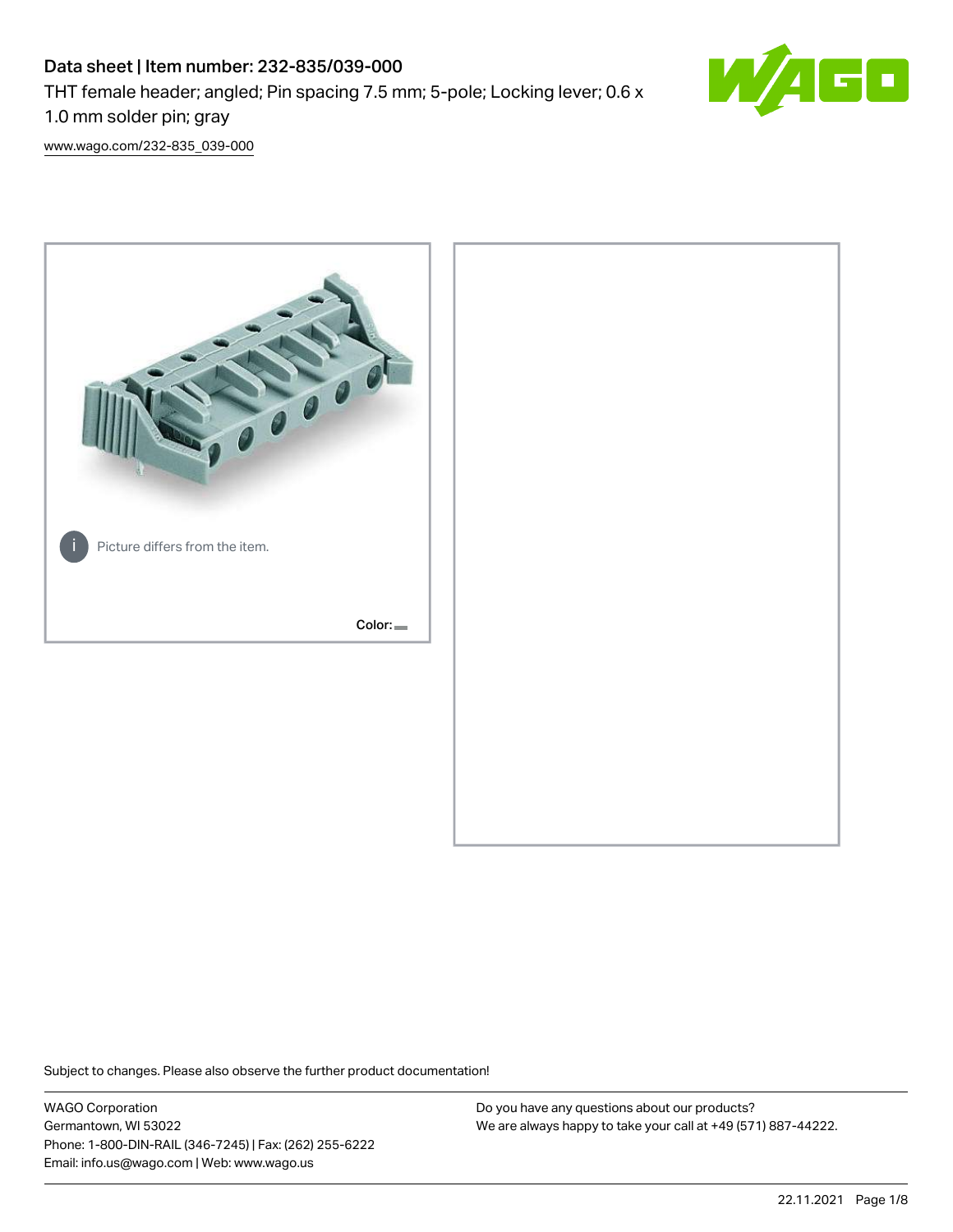

Dimensions in mm

 $L =$  (pole no.  $-1$ ) x pin spacing + 5 mm

Distance to first solder pin: 2.2 mm

2- to 3-pole female connectors – one latch only

#### Item description

- **Horizontal or vertical PCB mounting via straight or angled solder pins**
- For board-to-board and board-to-wire connections
- $\blacksquare$ Touch-proof PCB outputs
- $\blacksquare$ Easy-to-identify PCB inputs and outputs
- **Now With coding fingers**

Subject to changes. Please also observe the further product documentation!

WAGO Corporation Germantown, WI 53022 Phone: 1-800-DIN-RAIL (346-7245) | Fax: (262) 255-6222 Email: info.us@wago.com | Web: www.wago.us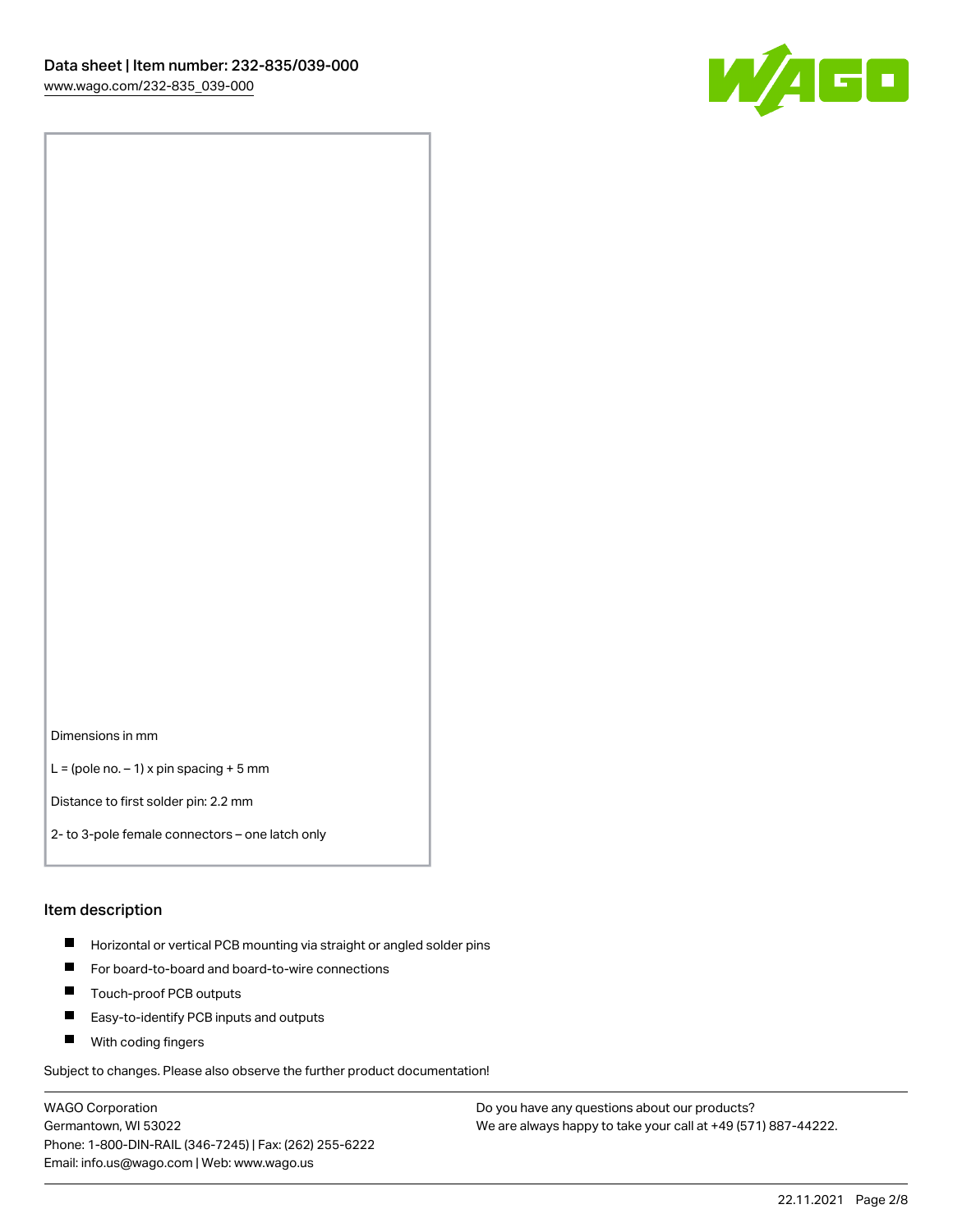

# Data

| Safety information 1 | The <i>MCS – MULTI CONNECTION SYSTEM</i> includes connectors<br>without breaking capacity in accordance with DIN EN 61984. When<br>used as intended, these connectors must not be connected<br>/disconnected when live or under load. The circuit design should<br>ensure header pins, which can be touched, are not live when<br>unmated. |
|----------------------|--------------------------------------------------------------------------------------------------------------------------------------------------------------------------------------------------------------------------------------------------------------------------------------------------------------------------------------------|
| Variants:            | Other pole numbers<br>3.8 mm pin projection for male headers with straight solder pins<br>Gold-plated or partially gold-plated contact surfaces<br>Other versions (or variants) can be requested from WAGO Sales or<br>configured at https://configurator.wago.com/                                                                        |

# Electrical data

## IEC Approvals

| Ratings per                 | IEC/EN 60664-1                                                       |  |
|-----------------------------|----------------------------------------------------------------------|--|
| Rated voltage (III / 3)     | 500 V                                                                |  |
| Rated surge voltage (III/3) | 6 <sub>k</sub> V                                                     |  |
| Rated voltage (III/2)       | 630 V                                                                |  |
| Rated surge voltage (III/2) | 6 <sub>k</sub> V                                                     |  |
| Nominal voltage (II/2)      | 1000V                                                                |  |
| Rated surge voltage (II/2)  | 6 <sub>k</sub> V                                                     |  |
| Rated current               | 12A                                                                  |  |
| Legend (ratings)            | (III / 2) $\triangleq$ Overvoltage category III / Pollution degree 2 |  |

## UL Approvals

| Approvals per                  | UL 1059 |
|--------------------------------|---------|
| Rated voltage UL (Use Group B) | 300 V   |
| Rated current UL (Use Group B) | 15 A    |
| Rated voltage UL (Use Group D) | 300 V   |
| Rated current UL (Use Group D) | 10 A    |

# Ratings per UL

| Rated voltage UL 1977 | 600 V |
|-----------------------|-------|
| Rated current UL 1977 |       |

Subject to changes. Please also observe the further product documentation!

| <b>WAGO Corporation</b>                                | Do you have any questions about our products?                 |
|--------------------------------------------------------|---------------------------------------------------------------|
| Germantown, WI 53022                                   | We are always happy to take your call at +49 (571) 887-44222. |
| Phone: 1-800-DIN-RAIL (346-7245)   Fax: (262) 255-6222 |                                                               |
| Email: info.us@wago.com   Web: www.wago.us             |                                                               |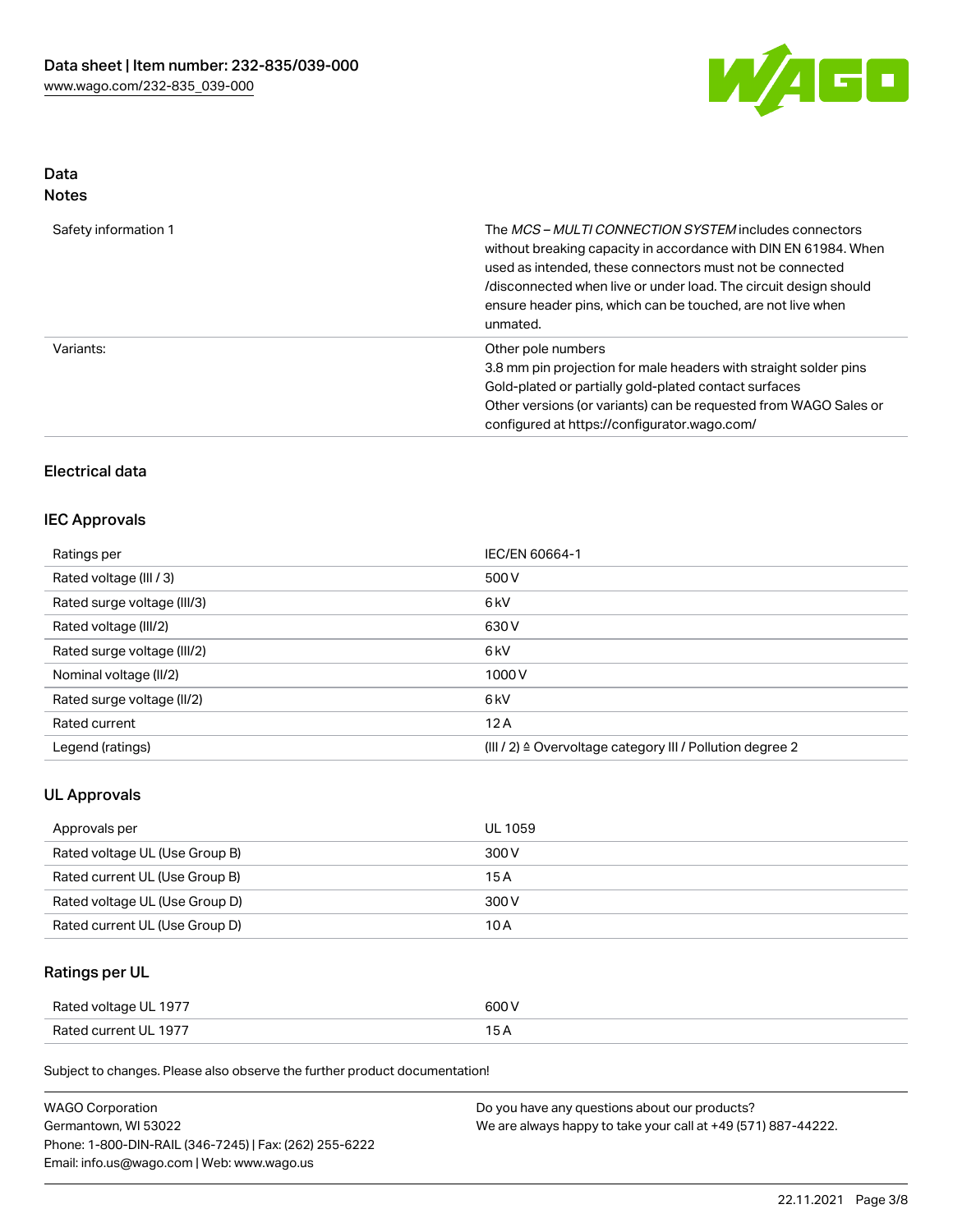

# CSA Approvals

| Approvals per                        | <b>CSA</b>            |
|--------------------------------------|-----------------------|
| Rated voltage CSA (Use Group B)      | 300V                  |
| Rated current CSA (Use Group B)      | 15A                   |
| Rated voltage CSA (Use Group D)      | 300V                  |
| Rated current CSA (Use Group D)      | 10A                   |
| <b>Connection data</b>               |                       |
| Total number of potentials           | 5                     |
| Number of connection types           | $\mathbf{1}$          |
| Number of levels                     | 1                     |
| <b>Connection 1</b>                  |                       |
| Number of poles                      | 5                     |
| Physical data                        |                       |
| Pin spacing                          | 7.5 mm / 0.295 inch   |
| Width                                | 50.8 mm / 2 inch      |
| Height                               | 16.6 mm / 0.654 inch  |
| Height from the surface              | 11.6 mm / 0.457 inch  |
| Depth                                | 18.25 mm / 0.719 inch |
| Solder pin length                    | 5 <sub>mm</sub>       |
| Solder pin dimensions                | $0.6 \times 1$ mm     |
| Drilled hole diameter with tolerance | $1.3$ $(+0.1)$ mm     |

## Plug-in connection

| Contact type (pluggable connector) | Female header |
|------------------------------------|---------------|
| Connector (connection type)        | for PCB       |
| Mismating protection               | No            |
| Mating direction to the PCB        | 0°            |
| Locking of plug-in connection      | locking lever |

# PCB contact

| <b>PCB Contact</b>     |                                            |  |
|------------------------|--------------------------------------------|--|
| Solder pin arrangement | over the entire female connector (in-line) |  |

Subject to changes. Please also observe the further product documentation!

| <b>WAGO Corporation</b>                                | Do you have any questions about our products?                 |
|--------------------------------------------------------|---------------------------------------------------------------|
| Germantown. WI 53022                                   | We are always happy to take your call at +49 (571) 887-44222. |
| Phone: 1-800-DIN-RAIL (346-7245)   Fax: (262) 255-6222 |                                                               |
| Email: info.us@wago.com   Web: www.wago.us             |                                                               |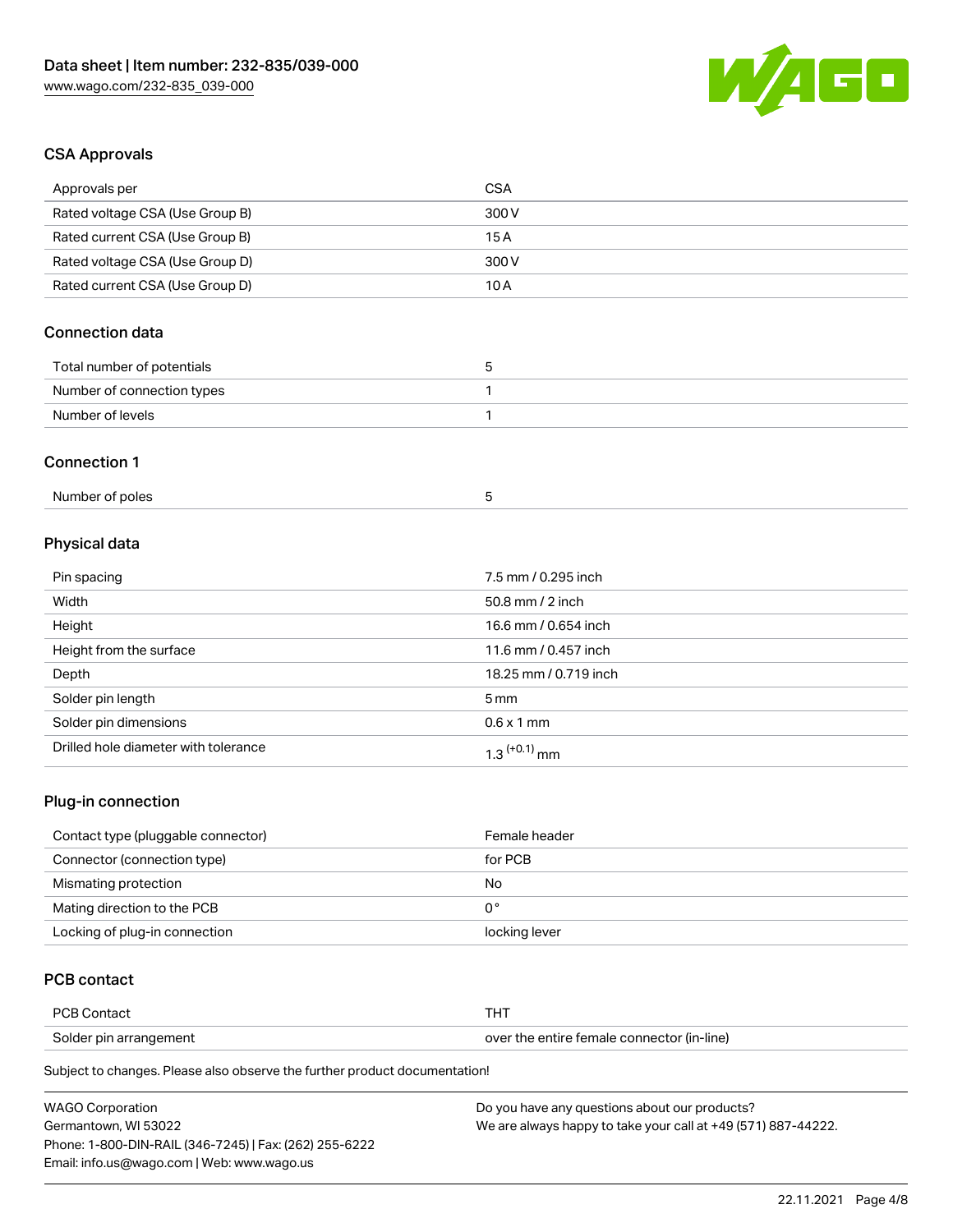

Number of solder pins per potential 1

#### Material data

| Color                       | gray             |
|-----------------------------|------------------|
| Material group              |                  |
| Insulation material         | Polyamide (PA66) |
| Flammability class per UL94 | V0               |
| Contact material            | Copper alloy     |
| Contact plating             | tin-plated       |
| Fire load                   | 0.132 MJ         |
| Weight                      | 6.3 <sub>g</sub> |

#### Environmental requirements

| Limit temperature range<br>. | . +85 °C<br>-60 |  |
|------------------------------|-----------------|--|
|------------------------------|-----------------|--|

## Commercial data

| Product Group         | 3 (Multi Conn. System) |
|-----------------------|------------------------|
| PU (SPU)              | 50 Stück               |
| Packaging type        | box                    |
| Country of origin     | DE                     |
| <b>GTIN</b>           | 4044918626378          |
| Customs tariff number | 85366990990            |

## Approvals / Certificates

#### Ship Approvals

| Logo | Approval                                                | <b>Additional Approval Text</b> | Certificate<br>name                |
|------|---------------------------------------------------------|---------------------------------|------------------------------------|
| ABS  | <b>ABS</b><br>American Bureau of Shipping               | -                               | $19-$<br>HG15869876-<br><b>PDA</b> |
|      | <b>DNV GL</b><br>Det Norske Veritas, Germanischer Lloyd | $\overline{\phantom{0}}$        | TAE000016Z                         |

#### UL-Approvals

| Logo | Approval                       | Additional Approval Text | Certificate<br>name |
|------|--------------------------------|--------------------------|---------------------|
|      | UR                             | <b>UL 1059</b>           | E45172              |
|      | Underwriters Laboratories Inc. |                          |                     |

Subject to changes. Please also observe the further product documentation!

| <b>WAGO Corporation</b>                                | Do you have any questions about our products?                 |
|--------------------------------------------------------|---------------------------------------------------------------|
| Germantown, WI 53022                                   | We are always happy to take your call at +49 (571) 887-44222. |
| Phone: 1-800-DIN-RAIL (346-7245)   Fax: (262) 255-6222 |                                                               |
| Email: info.us@wago.com   Web: www.wago.us             |                                                               |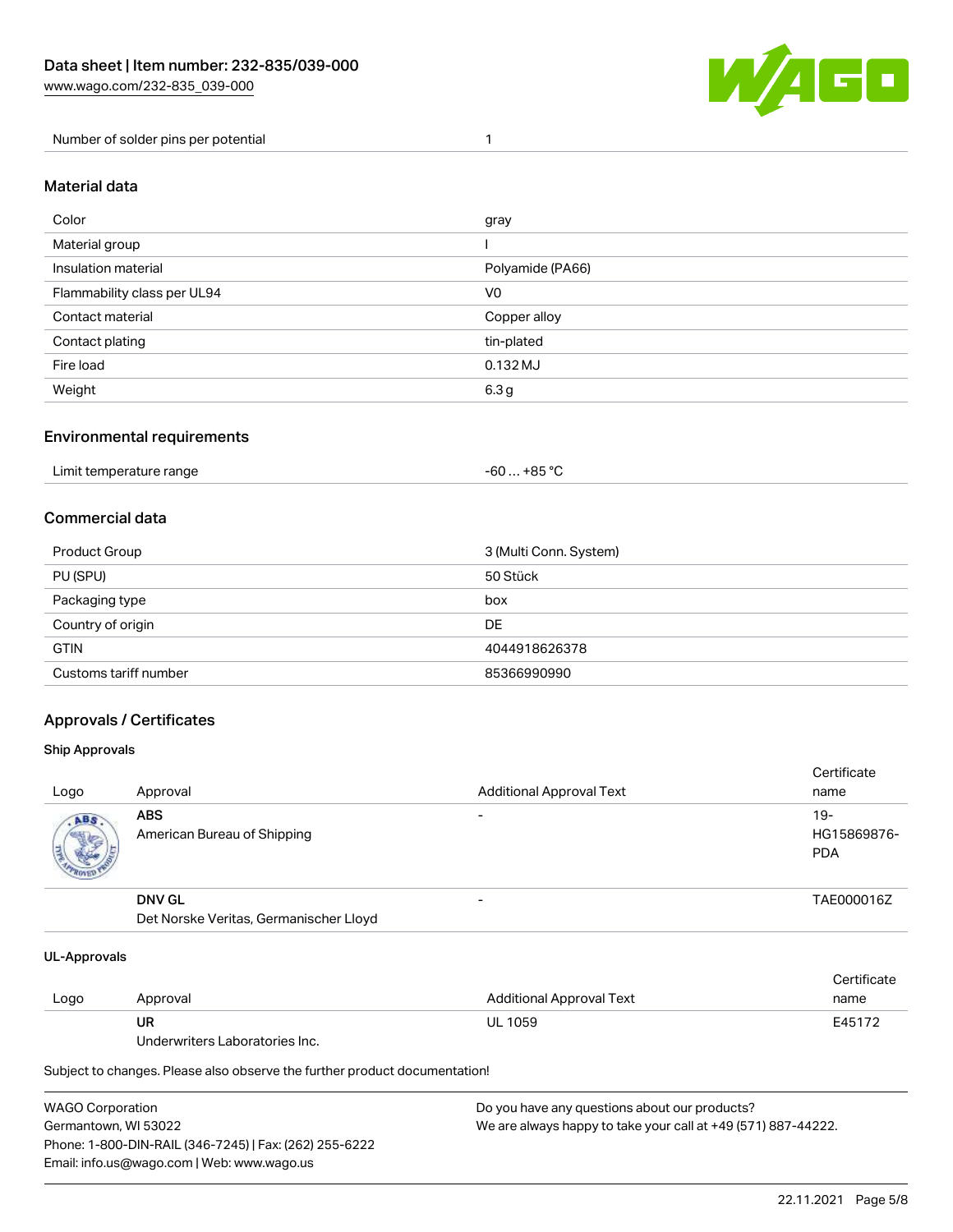



Underwriters Laboratories Inc.

UL 1977 **E 45171** 

#### **Counterpart**



Item no.731-605 1-conductor male connector; CAGE CLAMP®; 2.5 mm²; Pin spacing 7.5 mm; 5-pole; 2,50 mm²; gray [www.wago.com/731-605](https://www.wago.com/731-605)

#### Optional accessories

| <b>Testing accessories</b> |  |
|----------------------------|--|
|                            |  |

| ltem no.: 210-136<br>Test plug; 2 mm Ø; with 500 mm cable | www.wago.com/210-136                  |
|-----------------------------------------------------------|---------------------------------------|
| ltem no.: 231-662                                         | $M$ W $M$ W $A$ C $M$ C $M$ $A$ C $M$ |

| www.wago.com/231-662                                                                                    |
|---------------------------------------------------------------------------------------------------------|
| Test plugs for female connectors; for 7.5 mm and 7.62 mm pin spacing; 2,50 mm <sup>2</sup> ; light gray |

## Downloads Documentation

| <b>Additional Information</b> |            |        |          |
|-------------------------------|------------|--------|----------|
| Technical explanations        | 2019 Apr 3 | pdf    | Download |
|                               |            | 2.0 MB |          |

#### CAD files

## CAE data

| EPLAN Data Portal 232-835/039-000 | URL | Download |
|-----------------------------------|-----|----------|
| EPLAN Data Portal 232-835/039-000 | URL | Download |

#### PCB Design

Subject to changes. Please also observe the further product documentation!

WAGO Corporation Germantown, WI 53022 Phone: 1-800-DIN-RAIL (346-7245) | Fax: (262) 255-6222 Email: info.us@wago.com | Web: www.wago.us Do you have any questions about our products? We are always happy to take your call at +49 (571) 887-44222.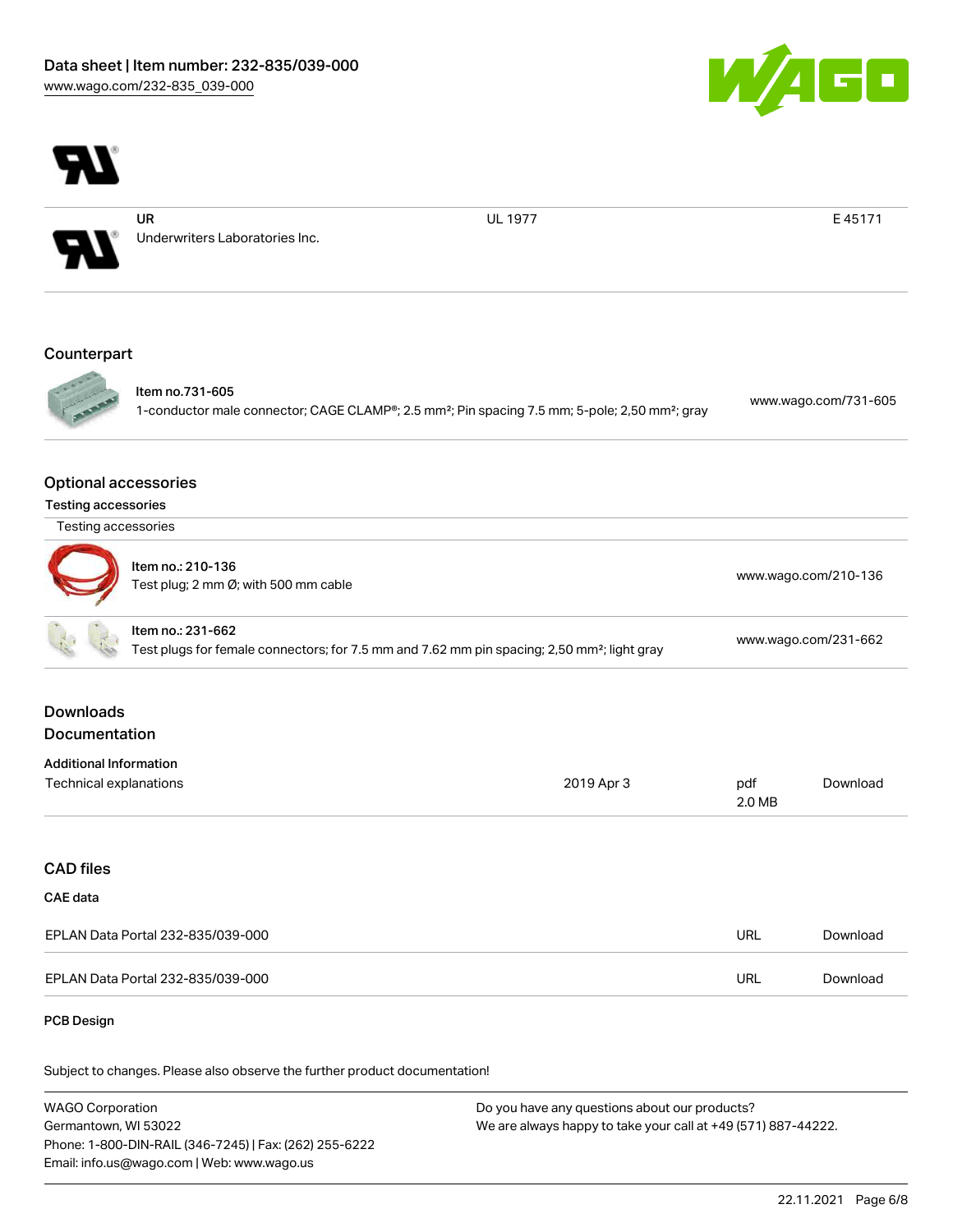

Symbol and Footprint 232-835/039-000

CAx data for your PCB design, consisting of "schematic symbols and PCB footprints", allow easy integration of the WAGO component into your development environment.

#### Supported formats:

- П Accel EDA 14 & 15
- $\blacksquare$ Altium 6 to current version
- $\blacksquare$ Cadence Allegro
- $\blacksquare$ **DesignSpark**
- $\blacksquare$ Eagle Libraries
- $\blacksquare$ KiCad
- $\blacksquare$ Mentor Graphics BoardStation
- $\blacksquare$ Mentor Graphics Design Architect
- $\blacksquare$ Mentor Graphics Design Expedition 99 and 2000
- $\blacksquare$ OrCAD 9.X PCB and Capture
- П PADS PowerPCB 3, 3.5, 4.X, and 5.X
- $\blacksquare$ PADS PowerPCB and PowerLogic 3.0
- $\blacksquare$ PCAD 2000, 2001, 2002, 2004, and 2006
- $\blacksquare$ Pulsonix 8.5 or newer
- $\blacksquare$ STL
- $\blacksquare$ 3D STEP
- $\blacksquare$ TARGET 3001!
- $\blacksquare$ View Logic ViewDraw
- П Quadcept
- $\blacksquare$ Zuken CadStar 3 and 4
- $\blacksquare$ Zuken CR-5000 and CR-8000

PCB Component Libraries (EDA), PCB CAD Library Ultra Librarian

#### Environmental Product Compliance

#### Compliance Search

| Environmental Product Compliance 232-835/039-000                                   | URL | Download |
|------------------------------------------------------------------------------------|-----|----------|
| THT female header; angled; Pin spacing 7.5 mm; 5-pole; Locking lever; 0.6 x 1.0 mm |     |          |
| solder pin; gray                                                                   |     |          |

#### Installation Notes

Subject to changes. Please also observe the further product documentation!

WAGO Corporation Germantown, WI 53022 Phone: 1-800-DIN-RAIL (346-7245) | Fax: (262) 255-6222 Email: info.us@wago.com | Web: www.wago.us